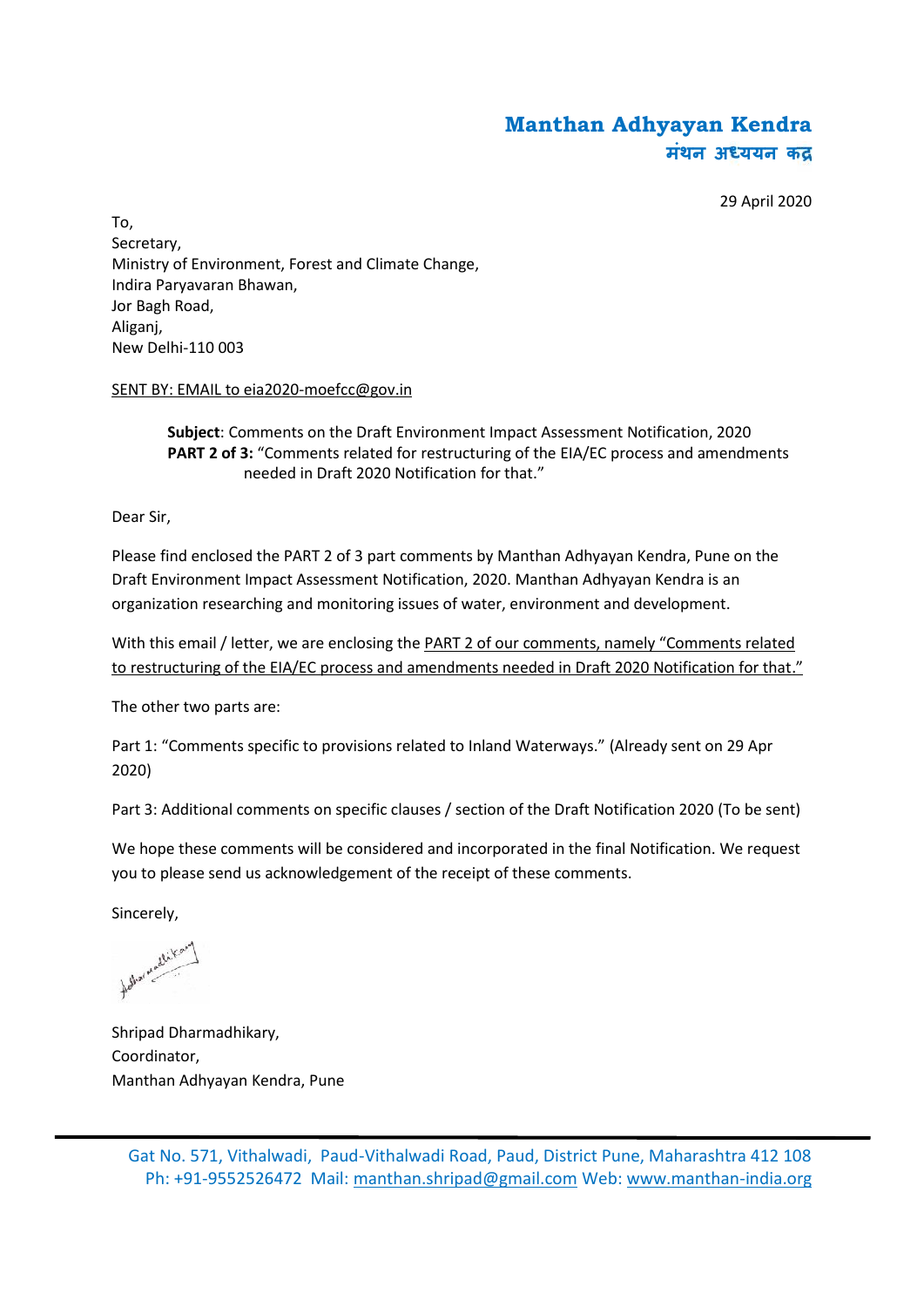# **Comments from Manthan Adhyayan Kendra, Pune on Draft Environment Impact Assessment Notification, 2020**

## **PART 2 of 3: Comments related to restructuring of the EIA/EC process and amendments needed in Draft 2020 Notification for that**

### **Introduction: Need for Complete Restructuring**

The Draft Environment Impact Assessment Notification, 2020 (Draft 2020) is proposed to replace the extant EIA Notification 2006. The existing EIA Notification 2006 has many shortcomings and problems, which has resulted in its failure to protect the environment in many cases. There has been extensive analysis of the reasons for this, and many experts, environmental activists, people affected by projects and concerned citizens have given a number of suggestions to address this failure.

Given this, what is needed is restructuring the entire framework of India's law and regulation for environmental impact assessment (EIA) and environmental clearances (EC). We give below a few key changes that are needed to the Draft 2020 to initiate this shift.

At a time when the COVID-19 induced global crisis is calling for us to fundamentally re-examine the very foundations of our entire development paradigm, and shape it to align more along environmental principles, this is the need of the hour.

### **Enshrining Basic Environmental Principles – Bring in Higher Level Impact Assessments**

The entire process of environmental clearance in the Draft 2020 is focussed on an individual project or an individual activity. However, on ground, felt environmental impact is determined by a whole set of activities and factors. So it is crucial to locate environmental clearances to individual projects within a larger context that can be either regional or sectoral. That is why a basic principle of environmental impact assessment is that first one has to carry out strategic impact assessments or sectoral impact assessments or regional impact assessments, as necessary. But there is no plan or even thought about this in the entire EIA / EC framework, either within or outside the Draft 2020 notification.

A strategic impact assessment would analyse impacts of a policy or program, while a sectoral impact assessment would look at an entire sector. Regional EIAs would be critical in understanding the cumulative impacts of a number of projects / activities coming up or likely to come up in an area, assess its carrying capacity and help decide whether or not additional projects could be permitted. An EIA/EC process as in the Draft 2020 looks at an individual plant oblivious of what all is likely to happen around it (the provision for looking at cumulative impacts in the current Notification 2006 as well as in Draft 2020 is weakly worded, virtually unimplemented and in any case, cumulative impact assessment as a part of project specific EIA is different from a regional EIA.)

To address this requires a fundamental restructuring of the Draft 2020 (and the approach to EIA/EC in the country), by incorporating into the Draft 2020 a process and structure for carrying out these higher level impact assessments, and the EIA/EC for individual projects to be located within these higher level impact assessments.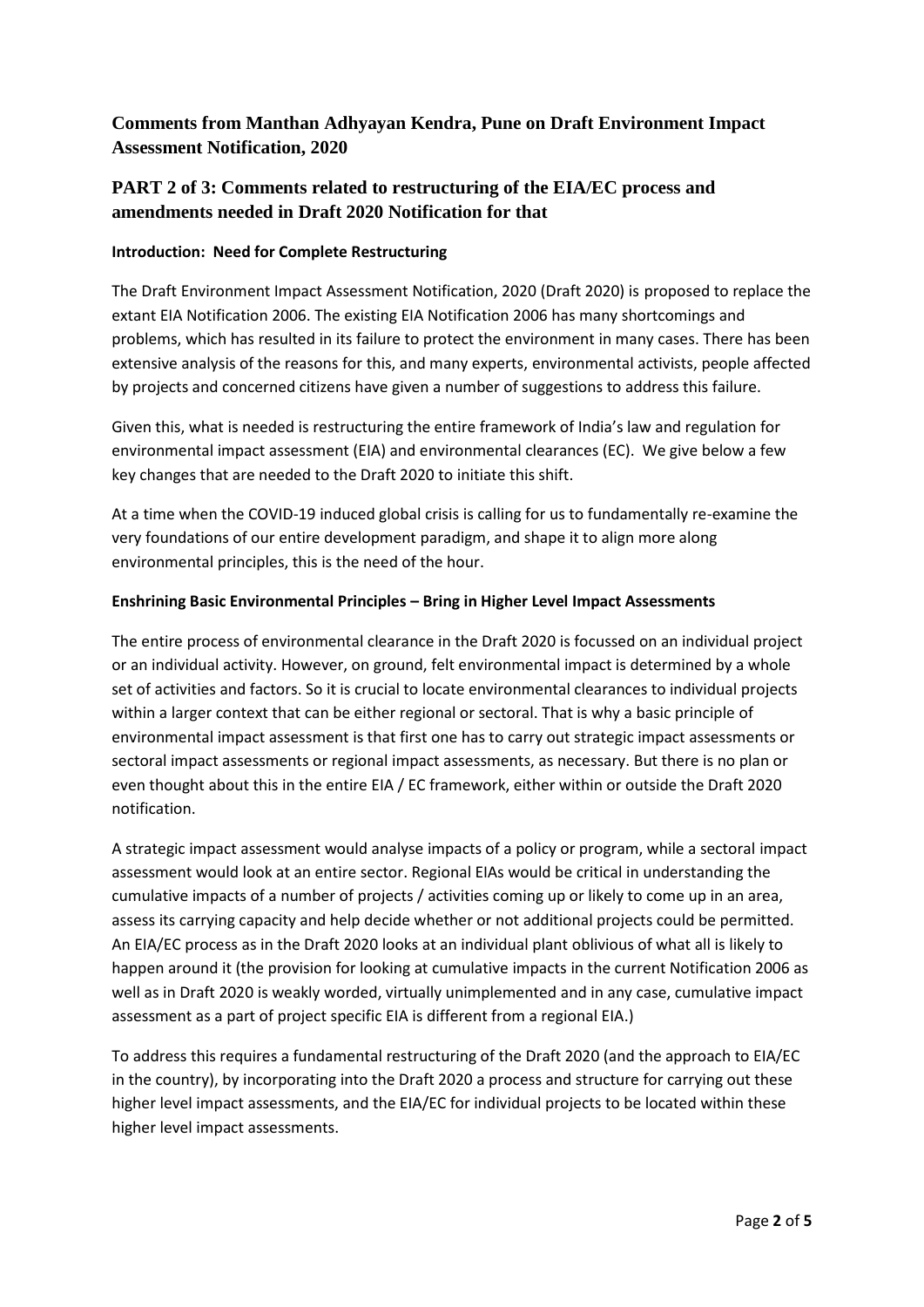#### **Making the Expert Appraisal Committee Effective**

The Expert Appraisal Committee **(**EAC) is the most important body in the entire EC process as it is the one that sets the Terms of Reference (ToRs) for the EIAs and appraises projects to recommend or (very rarely) reject EC.

The EAC examines a large number of projects, often looking at 10-12 projects in each of its monthly meetings. To effectively apply its mind to these projects, members need to be able to study all project related documents and information, may be make field visits in critical cases, and be able to discuss amongst themselves in detail. Yet, since none of the members of the EAC are full-time members, they are not able to devote the required time to study the projects. Moreover, there is very limited preparatory support and background analysis from the MoEFCC/Secretariat.

Second, the Draft 2020 requires that for a candidate to be considered for the Chair of the EAC, she/he should an "eminent person having experience in environment policy related issues, in management or in public administration dealing with various developmental sectors." Such a broad eligibility that does not give primacy to environmental expertise, has led to retired bureaucrats or public officials being appointed as Chair on many or most of the EACs. Environmental knowledge has rarely been a prominent attribute. In fact, commenting on this criteria (in the existing Notification), the National Green Tribunal, in its Order of 17 July 2014 (Kalpavriksh Ors vs Union Of India Ors Application 116 (THC) of 2013), unequivocally stated that "we are of the considered view that it will neither be permissible nor in the interest of the environment, or any of the stakeholders, to appoint persons from only administrative or management field, without having specific experience in the field of environment." Yet, this criterion has been retained, and environmental expertise and knowledge is not required for being a Chair of the EAC.

This needs to be changed in the Draft 2020 to ensure that the Chairs of all EACs be outstanding environmentalists or ecologists, or eminent environmental policy experts who have a demonstrated contribution to environmental conservation and sustainable development. (Wording derived from that used in the 1992 draft of the EIA Notification). This should be the primary, necessary and mandatory eligibility criteria. All other eligibility criteria can be additional to this, not as a substitute to this.

Further, the Chair and at least 50% of the members, including some of the independent (non-official) members, should be full-time members. The EAC should include social scientists and community representatives to bring in these perspectives, which are missing. A proper secretariat with qualified researchers and analysts should be provided to the EAC to support it and help with background analysis and preparations. These are some of the key measures needed to make the EAC effective.

The same suggestions will also apply for the state, UT and District level EACs i.e. for the composition and structure of the SEAC/UTEAC/DEAC, and the eligibility criteria suggestions as above shall also apply for the Chair of the SEIAA /UTEIAA.

### **Ensuring Credibility of EIAs**

The quality of many EIAs has been quite bad. This has ranged from plagiarism to omissions and commissions, but the most striking fact has been that majority of the EIAs have been prepared from the point of view of securing an EC, rather than for any rigorous assessment of the environment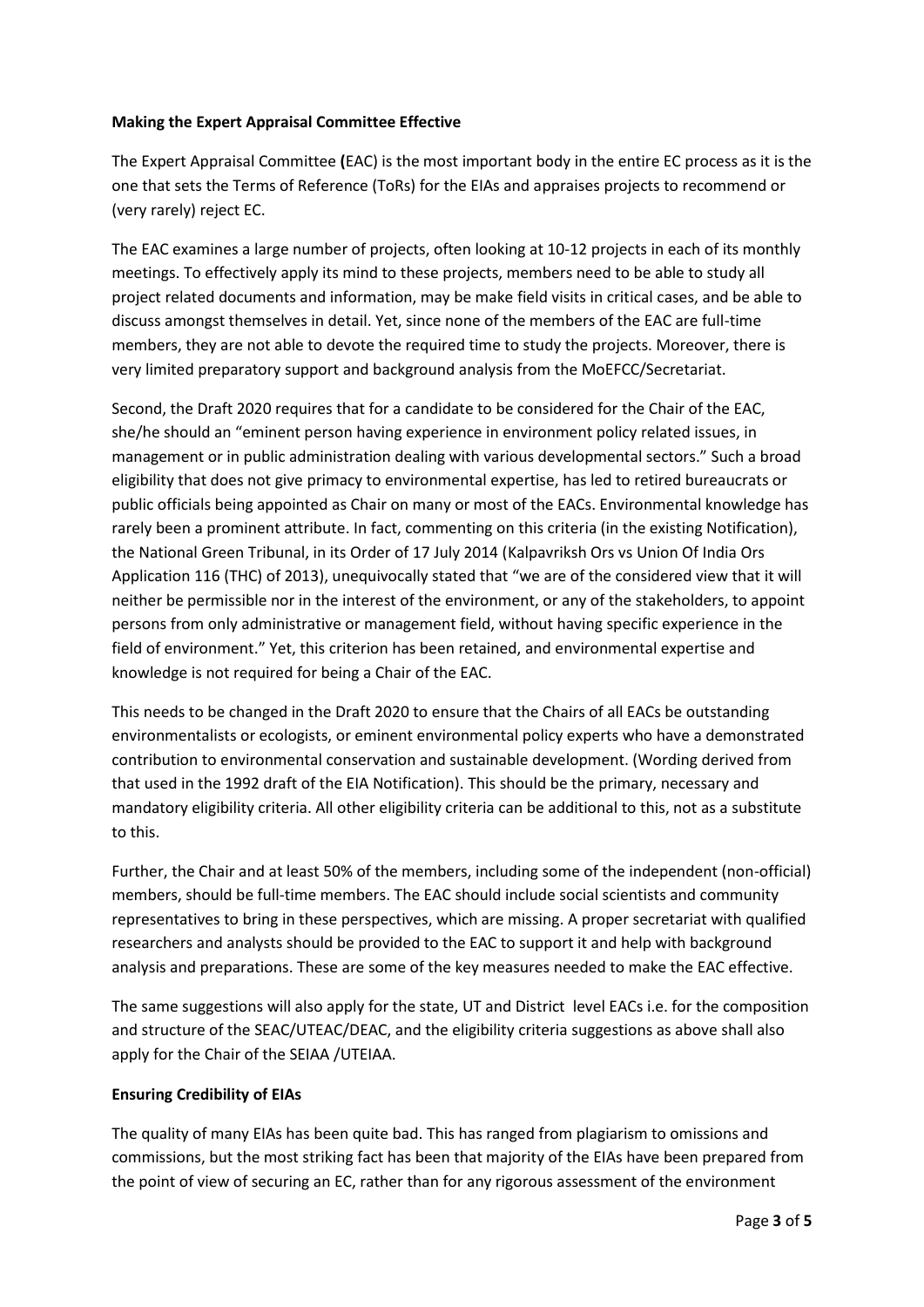impacts. A major reason for this is that the consultant who prepares the EIA is selected, hired and paid for by the project proponent. Further, the EIAs don't receive due scrutiny partly because the EAC is so overloaded. Importantly, most EIAs are done without any involvement of the local and affected communities. All these result in EIAs of questionable quality and credibility.

To make the EIAs more credible a number of measures are needed. One, the project promoter should be distanced and disconnected from the entire process of appointment of the consultant. The MoEFCC should maintain a roster of EIA consultants from which it will appoint a consultant to do the EIA for individual projects, and the project proponent can pay the MoEFCC.

In this matter, we would strongly recommend that the procedure laid down in the Rules for conducting the Social Impact Assessment (SIA) under the Land Acquisition Act 2013 (formally, the *Right to Fair Compensation and Transparency in Land Acquisition, Rehabilitation and Resettlement Act, 2013*) offer a very useful framework for carrying out impact assessments, and the MoEFCC should adopt it in full as a framework for the EIA. These *Right to Fair Compensation and Transparency in Land Acquisition, Rehabilitation and Resettlement (Social Impact Assessment and Consent) Rules, 2014* are available on the website of the Rural Development Ministry at https://dolr.gov.in/sites/default/files/RFCTLARR%20%28SIA%20and%20Consent%29%20Rules%2020 14\_1.pdf

First and foremost, the Rules require that the SIA be carried out in consultation with the local self government institutions in the affected area. The Draft 2020 must incorporate this provision, and also provide for proper involvement of local communities in preparation of the EIA, as local communities have immense knowledge of local environment. Today, the only say local communities have is at the so called public consultation, which is carried out at the fag end of the impact assessment process, when the EIA is ready. The public hearing procedure and actual experiences are riddled with problems, which have been extensively documented with by others. The point we want to bring in here is that the public involvement must come much earlier in the project appraisal cycle.

Apart from the roster of impact assessment consultants mentioned about, the SIA Rules also provide for the setting up of a Social Impact Assessment Unit, which, among other things is tasked with building and "continuously expand a Database of Qualified Social Impact Assessment Resource Partners and Practitioners", "conduct training and capacity building programmes for the Social Impact Assessment team and community surveyors", and "continuously review, evaluate and strengthen the quality of Social Impact Assessments and the capacities available to conduct them". The Draft 2020 must provide for an equivalent Environment Impact Assessment Unit with similar functions.

Last but not the least, there must be a sound process of a preliminary scrutiny of the EIA before it goes to the EAC. This may be done by the EIA Unit as suggested above, or could be done by a select panel of peer reviewers. The least that should be done is that every EIA submitted by a project proponent must be subjected to a plagiarism check which a common practise in academia.

#### **Summary of Our Suggestions**

1. Introduce a structure and process for carrying out higher level impact assessments including strategic impact assessments, sectoral impact assessments or regional impact assessments.